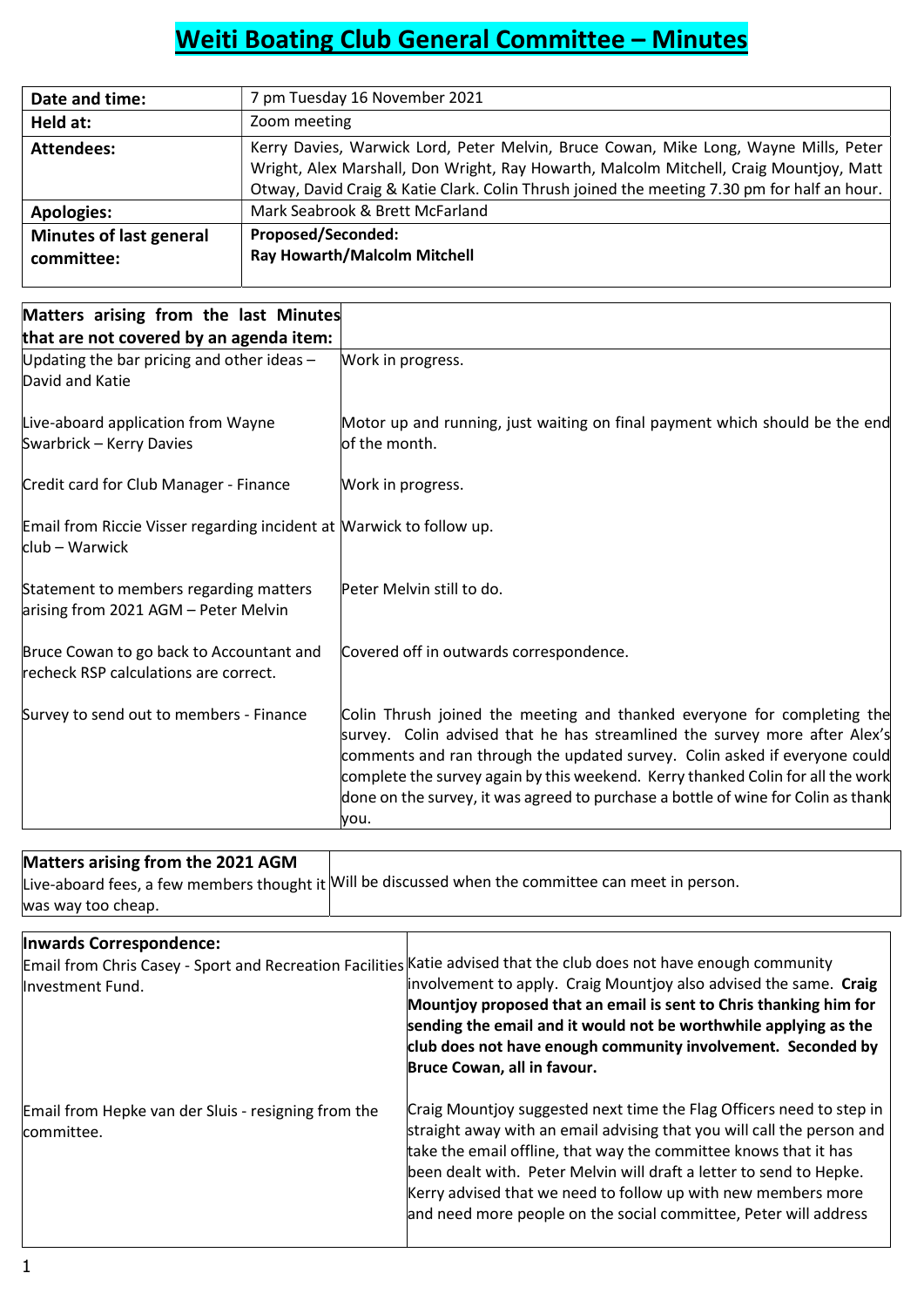|                                                                                                    | this and Katie to send out email. Wayne said that we should get back |
|----------------------------------------------------------------------------------------------------|----------------------------------------------------------------------|
| Email from Mark Burt - resigning from the committee. to face to face meetings as soon as possible. |                                                                      |
|                                                                                                    | Katie will draft a letter to send to Mark.                           |
| Email from Mark Seabrook - looking at stepping down                                                |                                                                      |
| from the committee                                                                                 | Kerry Davies will call Mark to discuss.                              |
|                                                                                                    |                                                                      |
| Email from Ian Clouston AYBA.                                                                      |                                                                      |
|                                                                                                    | Regarding the matter Kerry Davies raised at the AYBA AGM about the   |
|                                                                                                    | new biofouling rules.                                                |
| Email from Mark Seabrook - meeting with a                                                          |                                                                      |
| commercial diver that might be able to clean boats on                                              | Craig Mountjoy advised that we would need to see their H & S plan.   |
| club moorings.                                                                                     | Peter Melvin suggested that Katie contacts Mark and ask for their H  |
|                                                                                                    | & S plan and price list.                                             |
| Invoice from Alexander Scrap Metals.                                                               |                                                                      |
|                                                                                                    | The club received \$173.00 for the 1/2 cradle.                       |
| <b>Outwards Correspondence:</b>                                                                    |                                                                      |
| Year Book.                                                                                         | Year book was sent to members start of October.                      |
| Letter to David Craig via email.                                                                   | Advising live-abroad application has been approved.                  |
| Letter to Bob Fussell which was emailed, and hand<br>delivered.                                    | Letter advising his boat needs to leave the river by 9 November.     |
| Letters to Matt Nicholls and John McArthur.                                                        | Letters accepting their resignations.                                |
| Thank you letters with a copy of the Year book.                                                    | Sent to advertiser and sponsors.                                     |
| Email to Turnbull and Associates.                                                                  | Letter confirming conversation with Gerrard 24/08/21 regarding the   |
|                                                                                                    | RSP calculations.                                                    |
| Inwards/Outwards Correspondence:                                                                   | Proposed/Seconded:                                                   |
|                                                                                                    | David Craig / Mike Long                                              |
|                                                                                                    |                                                                      |

| <b>Resignations:</b><br>Stephen Bradford (S) | Owns Quiet Riot, member since 1999                           |  |
|----------------------------------------------|--------------------------------------------------------------|--|
| <b>New Members:</b><br>N/A                   |                                                              |  |
| <b>Resignations/New Members:</b>             | <b>Proposed / Seconded:</b><br>David Craig / Malcom Mitchell |  |

# Sub-committee reports

Flag Officers report – Kerry Davies to report

Points raised by Wayne

- Secretary needs to be part of the Committee
	- Discussed Bruce to do research
- Request a meeting on site for all Flag Officers to look at concrete
	- This is a Works matter if Works request this and it is an education meeting OK
	- To be covered in Works but we covered
		- Works have partly agreed with the Davis proposal for the concrete
		- Works don't approve of the additional filtration system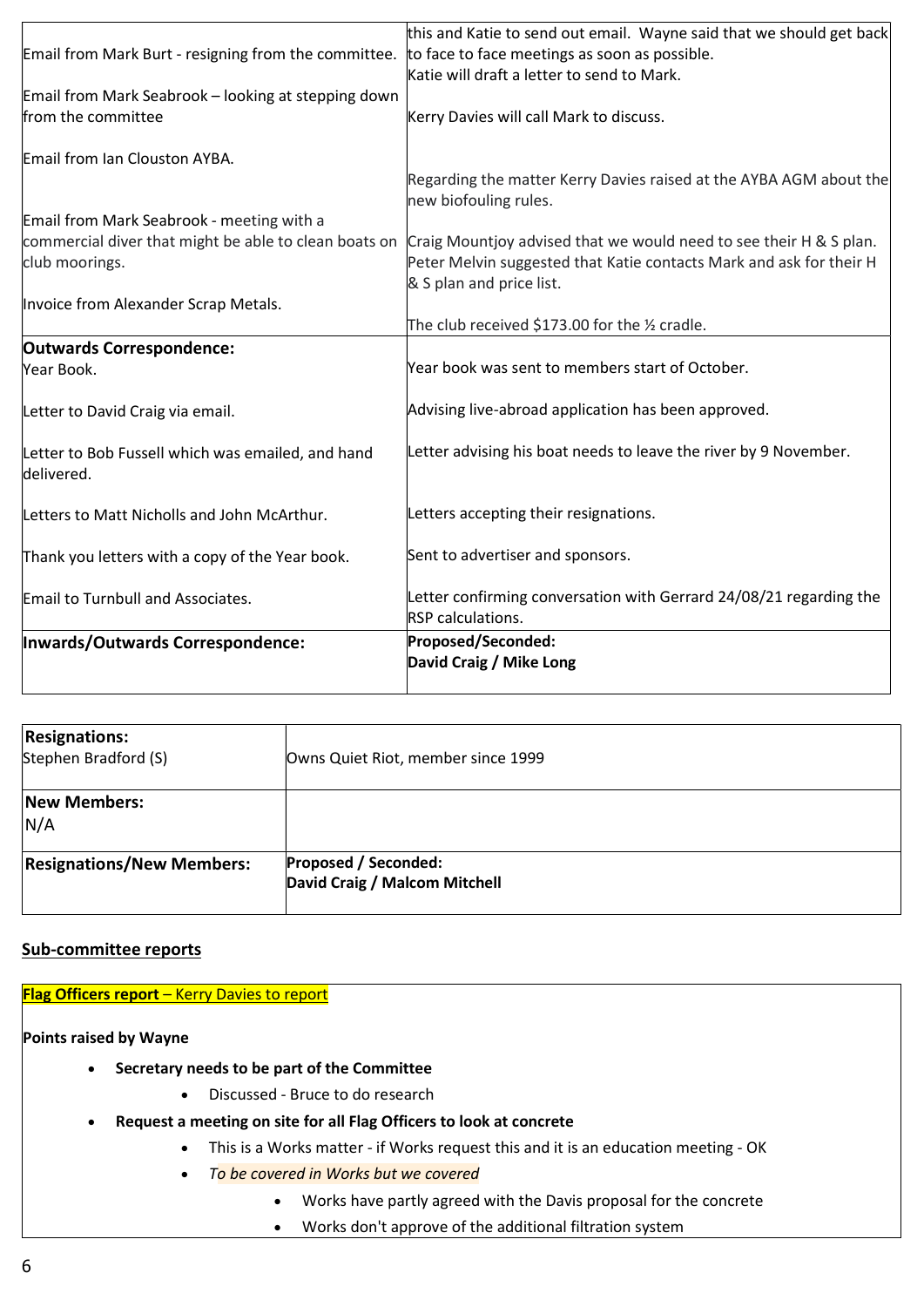- Davis have been asked to price for the lot
- Discharge consent due for renewal 2024
	- Katie has advised that the consent is in place until 2038, Wayne does not believe this is correct, Bruce to investigate more.

# He suggests that there needs to be a Costing Committee

- This could be an excellent idea
- It would be an adhoc committee to evaluate RoI for specific projects

Wayne advised that we don't have a proper Finance Committee, it is more of an executive committee. The Finance committee need to work on the finance side and be doing cost analysis which he can do. Kerry advised that they have taken on Wayne's suggestions and now have a Flag Officers meeting/report and a Finance meeting/report. Bruce advised that the cost analysis has been done in the past. Matt and Malcolm suggest that Wayne does the cost analysis, Kerry will talk to Wayne.

# Notes from Club Manager's Report

- Haul Outs
	- On target for 130 haul out, most that have been done is 90
- Bob Fussell gone by 9 Nov

Katie advised that Bob's boat has sunk on its mooring Sunday night, Bob has employed Hibiscus Marine and Storage to salvage the boat.

- Christmas Leave
	- Glen will be on leave from 23 Dec to 17 Jan.
	- Katie will be on leave from 23 Dec 17 Jan and working 3days for the last two weeks of Jan
- Filtration Plant
	- Maintenance Report
	- Visit by Stormwater 360 Satisfactory. Katie advised they will send a report.

# Live-aboards

Wayne's engine now working and full payment by end of month

# Vision Working Group Report

- The survey/questionnaire has been circulated with a request for you to complete it as a trial before the Meeting
- Results
- **Comments**

# Also Covered but covered in later reports or elsewhere in Agenda

- Large Shed
- 4 new jacks
- H&S Procedures for Level 3.2 & 2
	- Katie to send out new reminder of masks and distancing
	- Keep bookings for grids
	- Open ramp to public
- Correspondence
	- Letter to Murray Wilkinson this is in process
	- Mark Burt
	- Hepke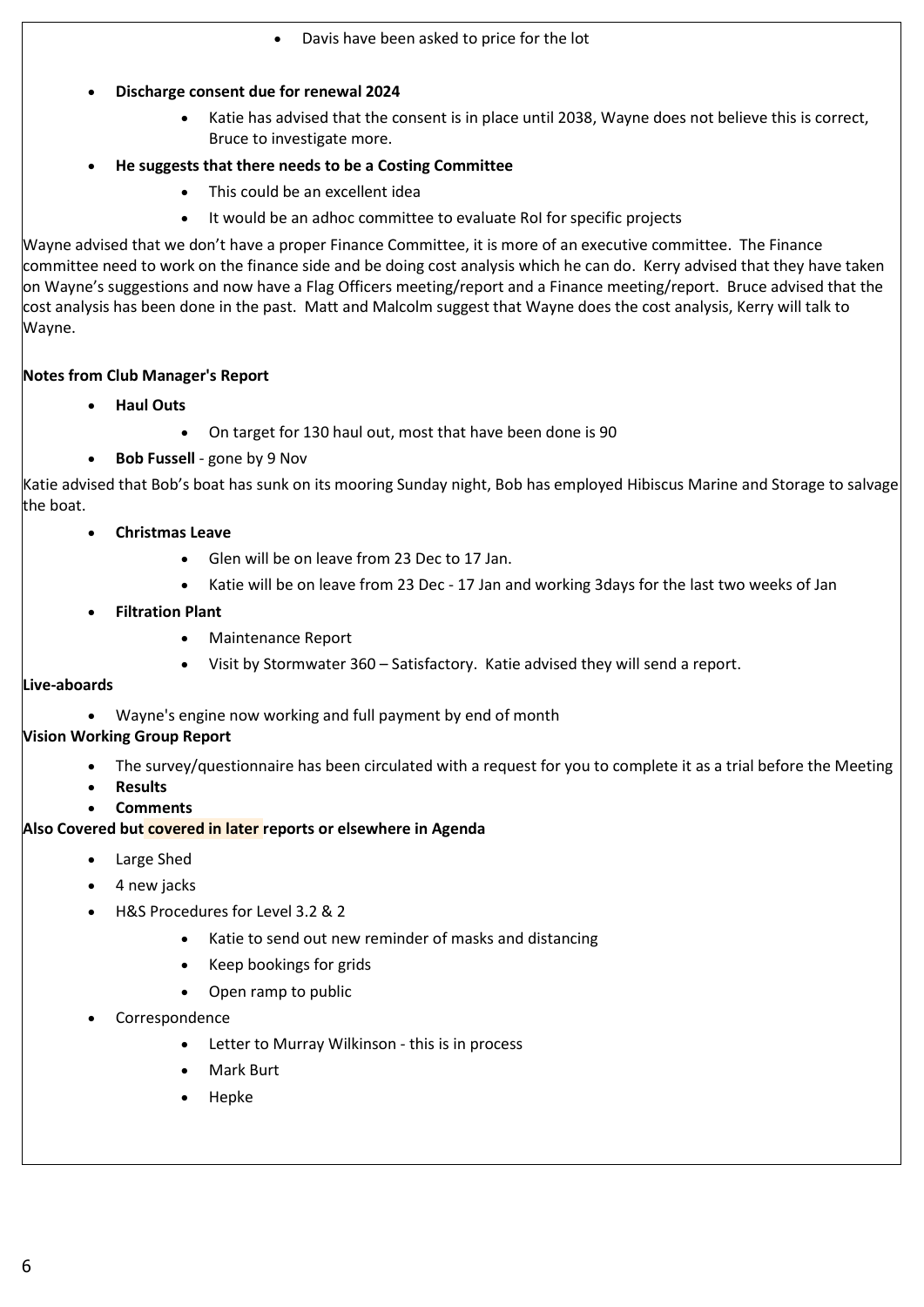#### Accounts Receivable (as at 11 November)

|  |                | • Total outstanding | \$12,537 | $($ lkenn = \$1,182) |
|--|----------------|---------------------|----------|----------------------|
|  |                | • Nov (This month)  | \$1,010  |                      |
|  | $\bullet$ Oct  | $(30 \text{ days})$ | \$5,138  |                      |
|  | $\bullet$ Sept | $(60 \text{ days})$ | \$2,457  |                      |

Pre Sept (90 days) \$3,932 (Ikenn = \$1,182)

# Long term outstanding (over 60 days)

|  | Wilkinson | \$641 |  |  | 30 days \$72 60 days \$434 >90 days \$135.2 |
|--|-----------|-------|--|--|---------------------------------------------|
|--|-----------|-------|--|--|---------------------------------------------|

| <b>Nick Elias</b>     | \$426   | \$290 | \$136   |
|-----------------------|---------|-------|---------|
| Daniel Miles          | \$1,346 | \$290 | \$1,056 |
| Roger Price           | \$556   |       | \$556   |
| <b>Graham Russell</b> | \$290   | \$290 |         |
| Wayne Swarbrick       | \$567   | \$290 | \$278   |

Notes

- Elias will pay half balance on 16 Nov
- Daniel Miles has been difficult to get hold of Kerry following up
- Murray Wilkinson Warwick following up
- Roger Price has paid membership and part mooring. Will pay balance by Christmas. Will in future pre-pay by drip feed over the year.
- Wayne Swarbrick
	- Kerry has followed up
	- Will complete payments by end of month
- 1 Member is on a plan but will complete by Jan
- Stephen Greenwood trickle pays

# Should the Club Implement the Payment Policy and start charging interest?

- Katie has spent a huge amount of time following up late payers
- Now the Flag Officers are spending time on this
- Is this the best use of our resources?

#### Profit and Loss Actuals vs Budget April- October

- see P&L circulated by Louise
- Additional Financial Reports outputs sent by email

#### Bank Balances

- As at 12 November
	- $\bullet$  Cheque  $$536,559$ 
		- Term investment \$150,890 increased by \$50,000
	- Simple Saver \$187,853
	- Pile Fund \$59,437

# Balance Sheet (for end of October)

- See report sent by Louise the Term Deposits have still not been actioned by the bank
- April May June July August Sept Oct
- Cash \$116,256 \$99,885 \$93,551 \$72,241 \$184,018 \$259,985 \$266,924
- Pile Fund \$88,905 \$90,909 \$92,913 \$94,916 \$96,921 \$55,432 \$57,434
- Term Deposit \$100,484 \$100,484 \$100,484 \$100,484 \$100,484 \$100,889 \$100,889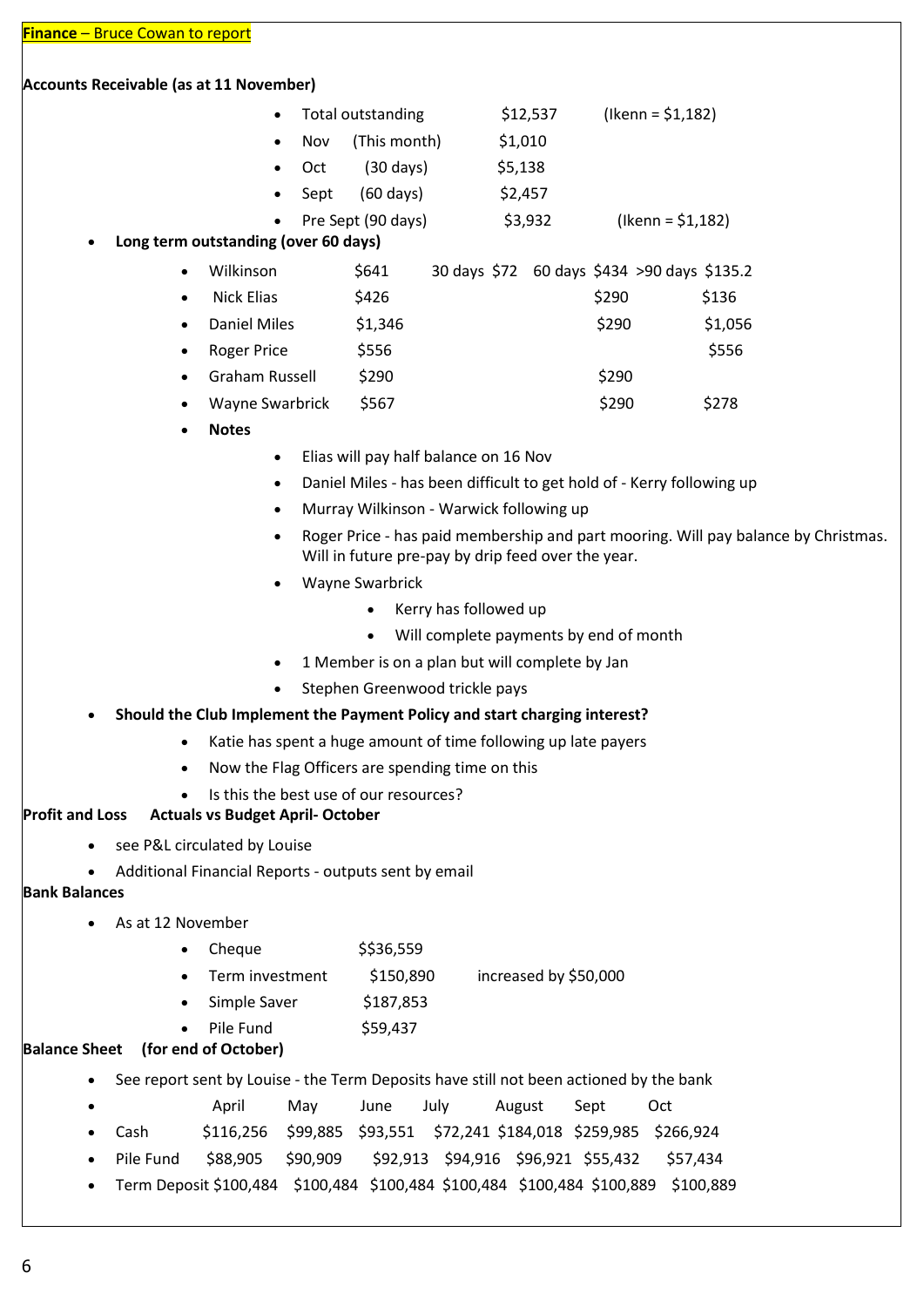# Progress with Bank

- Katie has applied for the Pre-pay Credit Card
- I have followed up regarding the setting up of the new accounts
	- Beneficial Owners
		- Previous Beneficial Owners Evelyne and Mike.
		- Recommend Kerry and Warwick be appointed.
	- $\bullet$  (For clubs and societies, the beneficial owners may include:  $\bullet$  the president, secretary and treasurer,  $\bullet$ current committee or management team, and • other members with effective control of the club or society)

Louise Being away

• Seems to be working

# Audit of Purchasing Process

- I have checked June and Sept but Feb and April invoices still with accountant Monthly stocktakes to order supplies for next month
	- PAC for Filtration \$532.45 OK
	- Jacks

Modification of Mooring and Membership Invoices

Completed

# Resurgent Support Funds

Letter confirming conversation with Gerrard 24/08/21 - outgoing correspondence

Account balances as 07/11/21

Chq \$34,098.36 Online saver \$187,852.60 Pile saver \$59,437.10 Term deposit \$150,889.47

| Finance Report tabled & approved: Proposed/Seconded: |                               |
|------------------------------------------------------|-------------------------------|
|                                                      | Malcom Mitchell / Bruce Cowan |
| Payable list approved to be paid:                    | Proposed/Seconded:            |
|                                                      | Matt Otway / Malcolm Mitchell |

# **Social**

No social report, Family Christmas Party will be discussed under General Business and need more people to help with the social committee.

#### Sailing – Don Wright to report

First cruising race cancelled due to weather, second race was a day race to Rakino, not much wind. Male/female race had 11 entries, 9 starters and 8 finishers. Singled handed race had 8 racers

#### Works – Warwick Lord to report

- Matt and Warwick had a working bee and started fixing the plumbing under the clubhouse.
- Hardstand needs more acrow props. Alex suggested buying 16, Warwick advised that they are working out which sort that they need before purchasing. Craig Mountjoy suggested buying a few to get through the rest of the year. Warwick Lord proposed that the club spends \$500 on new acrow props, seconded by Matt Ottway, all in favour.
- Agitated pump needs to be installed
- Warwick advised works have partly agreed with the Davis proposal for the concrete. Works don't approve of the additional filtration system, Davis have been asked to price for the lot